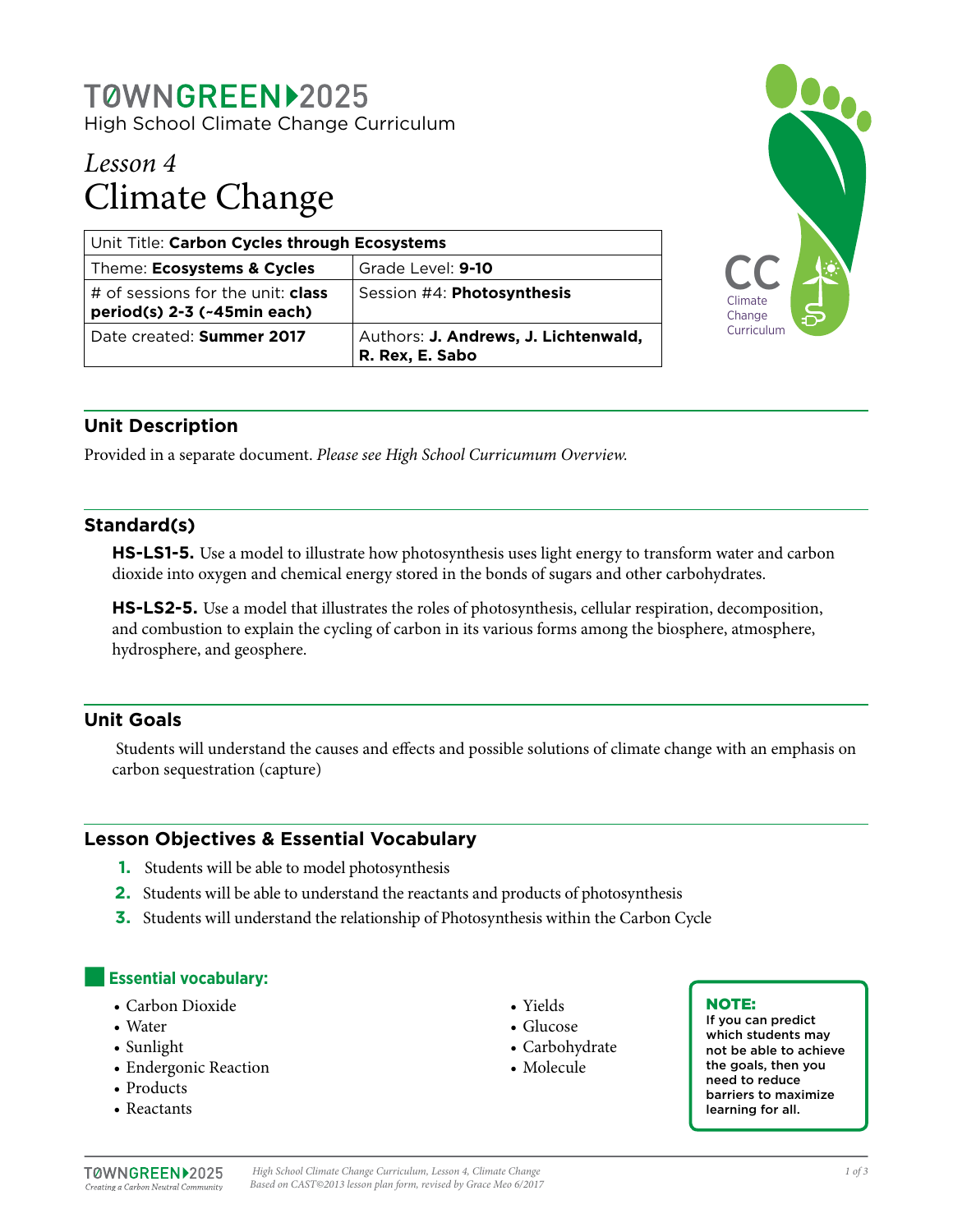# **Note any potential barriers to the lesson — consider variability**

vocab/reading ability — provide scaffolding, diagrams to clarify text, vocab assignments: word splash, etc.

Writing skills: solution provide writing prompts or sentence frames

#### **Evaluation/Assessment**

**(directly linked to the goals, i.e., Formative/Ongoing Assessment or Summative/End of Lesson Assessment)**

Questionnaire to video, "Secret Life of Plants"

Guiding questions/teacher check ins from gum drop activity

Lab Report: Algae Ball Lab if used for further enrichment

*NOTE: Consider the [UDL Guidelines](http://bit.ly/1d5bjtS) in selecting methods and materials to ensure that you provide options for engagement, representation, and action and expression.* 

#### **Methods**

**(e.g., Anticipatory Set, Introduce and Model New Knowledge, Provide Guided Practice, Provide Independent Practice)**

- **1.** Preteach vocabulary and activate prior knowledge
- **2.** Hook students with showing a piece of wood and asking where the mass comes from \*see video link, 'Lessons from Thin Air' *<https://www.learner.org/resources/series29.html>*
- **3.** Share the chemical equation of photosynthesis with the class on board, on worksheet
- **4.** Have students model photosynthesis with gumdrops/toothpicks. Link to explanation of the chemical equation for photosynthesis: *[https://](https://docs.google.com/a/gloucesterschools.com/drawings/d/1jUL8CmDwmmlaIBuHu2ykkYr0vD0SvxsUP7bzpLCr_gU/edit?usp=sharing) [docs.google.com/a/gloucesterschools.](https://docs.google.com/a/gloucesterschools.com/drawings/d/1jUL8CmDwmmlaIBuHu2ykkYr0vD0SvxsUP7bzpLCr_gU/edit?usp=sharing) [com/drawings/d/1jUL8CmDwm](https://docs.google.com/a/gloucesterschools.com/drawings/d/1jUL8CmDwmmlaIBuHu2ykkYr0vD0SvxsUP7bzpLCr_gU/edit?usp=sharing) [mlaIBuHu2ykkYr0vD0SvxsUP](https://docs.google.com/a/gloucesterschools.com/drawings/d/1jUL8CmDwmmlaIBuHu2ykkYr0vD0SvxsUP7bzpLCr_gU/edit?usp=sharing) [7bzpLCr\\_gU/edit?usp=sharing](https://docs.google.com/a/gloucesterschools.com/drawings/d/1jUL8CmDwmmlaIBuHu2ykkYr0vD0SvxsUP7bzpLCr_gU/edit?usp=sharing)*. When constructing the model of photosynthesis, be sure to instruct students to use one color gum drop to represent Carbon, another color to represent Hydrogen and yet another



to represent oxygen. Assist students as they create models for the reactants and products of photosynthesis using the correct number and color gum drops. Students can work in co-operative lab groups as they assemble gumdrop/toothpick models of the reactants: carbon dioxide, and water and the yielded product models of: glucose and oxygen gas.

- **5.** For enrichment have students view Video, "The Secret Life of Plants" and answer guiding questions while watching the video
- **6.** Algae Ball Lab from MassBioTeach can be done for further enrichment see link in Materials

NOTE: Provide options — refer to the UDL guidelines as a way to ensure that all learners can demonstrate achievement of goals. For ideas: *[http://bit.](http://bit.ly/1d5bjtS) [ly/1d5bjtS](http://bit.ly/1d5bjtS)*